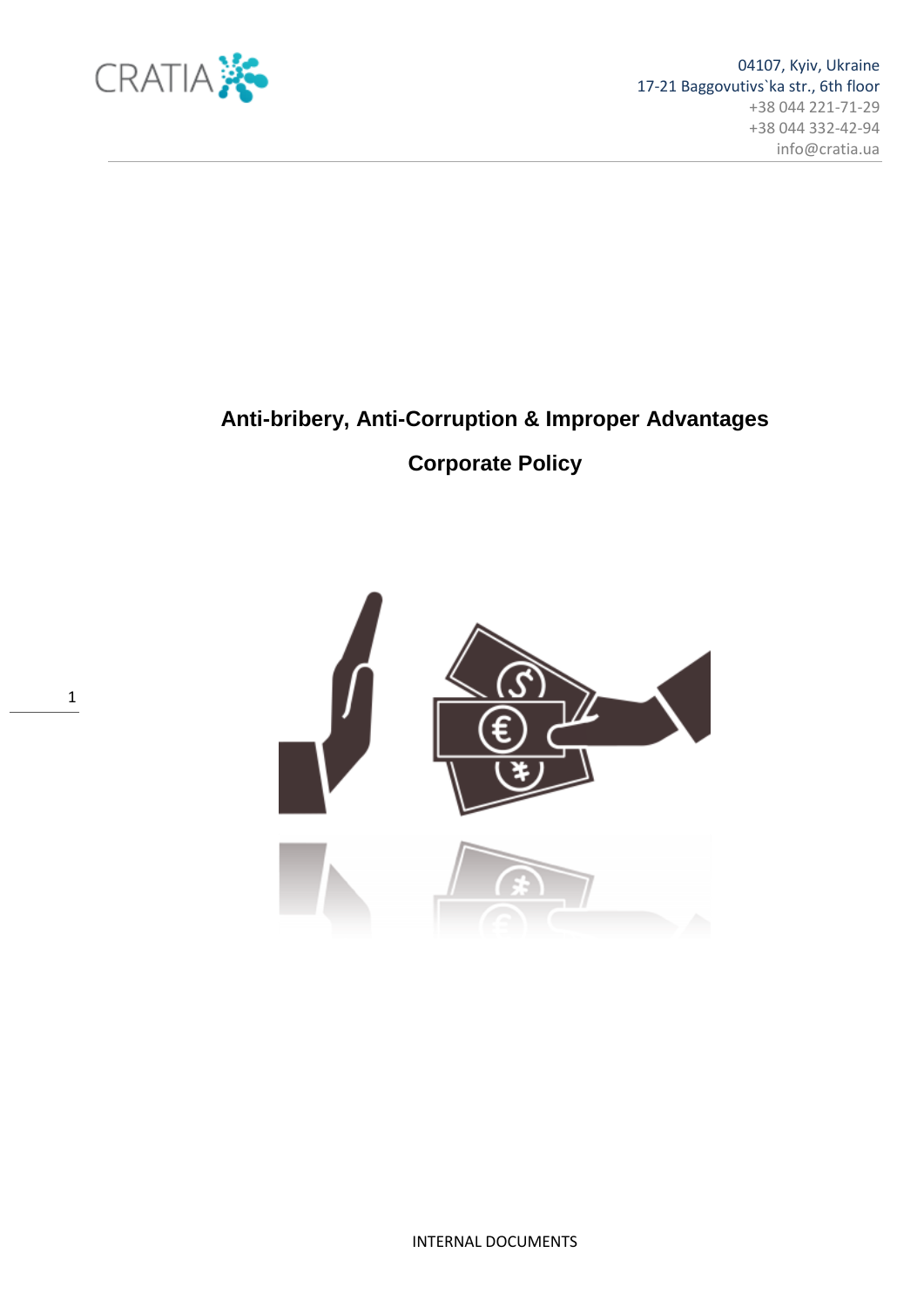#### **PURPOSE**

The nature of our business often requires that we interact with officials, medical and investigation laboratories of various governments around the world, companies and their departments, manufacturers, representatives and other third, affiliated or connected parties. The purpose of this Policy is to establish controls to ensure compliance with all applicable anti-bribery, corruption and improper advantages regulations, and to ensure that the Company"s business is conducted in a socially responsible manner.

Our company is committed to maintaining the highest ethical standards and vigorously enforces the integrity of its business practices wherever it operates throughout the world. The company will not engage in bribery or corruption.

Our Code of Business Conduct, the domestic and international law, this Anti-Bribery, anti-corruption and improper advantages corporate Policy establish certain limits on those interactions, particularly where we might be providing something of value to any other Party. This policy is intended to provide a level of awareness about the U.S. Foreign Corrupt Practices Act, the U.K. Bribery Act and Ukrainian set of current Anti-corruption laws, other international anti-bribery laws in order to avoid inadvertent violations and to recognize potential issues in time for them to be addressed appropriately. It is vital that we do not only understand and appreciate the importance of this Policy, but also comply with in our daily works, services providing and collaborations.

The Company"s Anti-Bribery, Anti-corruption and Improper advantages Policy provide guidance on how to conduct business in a fair, ethical and legal manner.

*Nikolas Romanok Commercial director*

2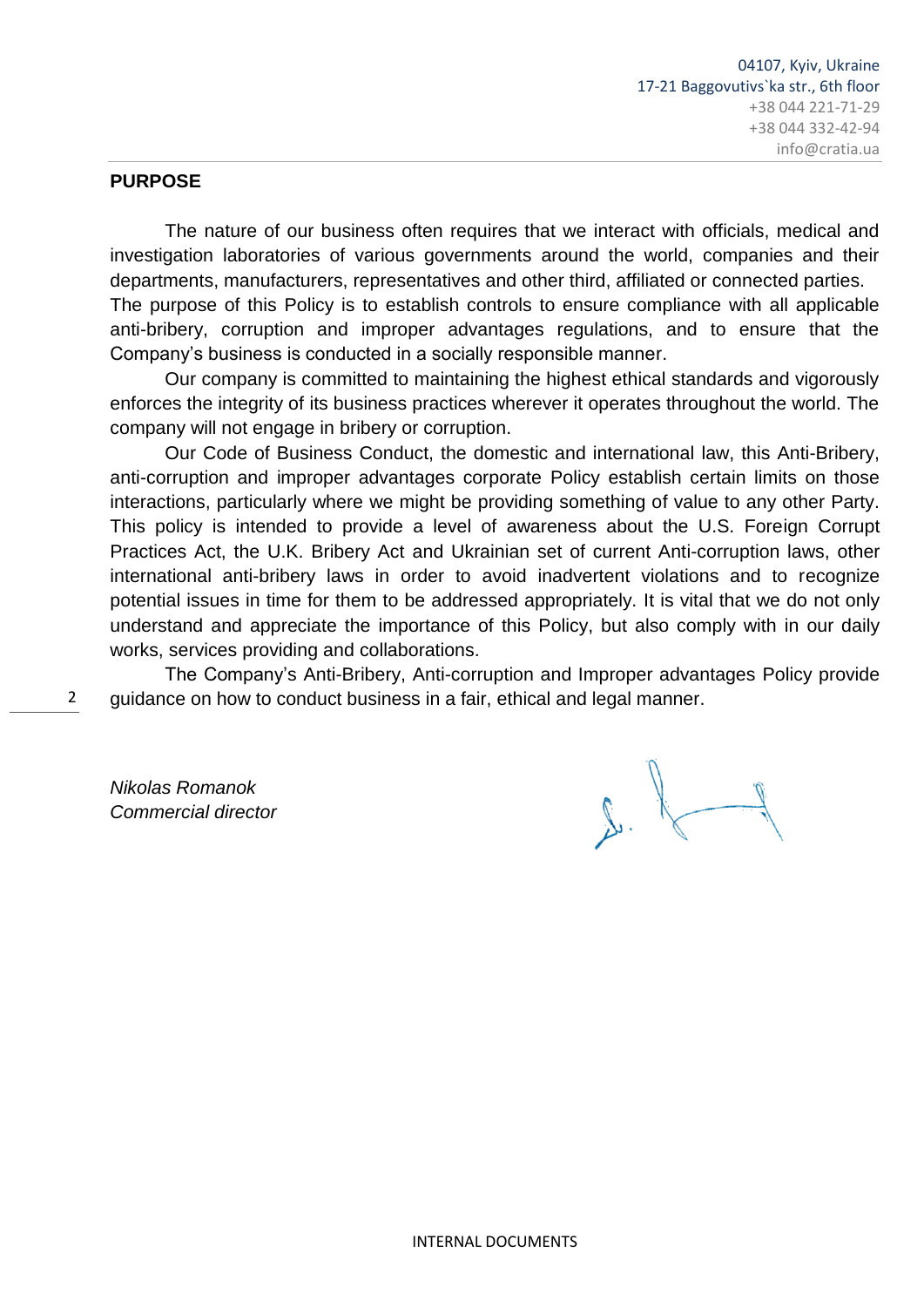

- **1. Policy purpose**
- **2. Definitions**
- **3. Policy details:**
- **3.1. Bribes and Kickbacks**
- **3.2. Facilitation payments**
- **3.3. Public officers and Political contributions**
- **3.4. Gifts, hospitality and expenses**
- **3.5. Charitable donations**
- **4. Business relationships**
- **5. Scope of covering / Eligibility**
- **6. Auditing**
- **7. Training and communication**

#### **DEFINITIONS**

3

**Business integrity** involves the application of the company's core values. The opposite of integrity is dishonest behavior, including corruption that could undermine Control Risks" reputation for fair dealing.

**Bribery** in broad terms is the receiving or offering of undue reward or anything of value and includes payments to secure a business advantage, financial or otherwise, to which the company is not entitled. Anything of value can be a bribe, including a gift in kind or some other favor. It will involve the giver and the receiver in the improper performance of a personal, company or official responsibility.

**Corruption** can include graft, bribery, facilitation payments or other forms of improper business practice. It has the same attributes as set out under *Bribery* above. It can be summarized as the misuse of entrusted power or office, whether in the public or private sector, for private gain.

**Kickbacks** arise when suppliers or service providers pay part of their fees to the individuals who give them the contract or some other business advantage.

**Facilitation payments** are small bribes to officials with a view to speeding up routine governmental transactions to which the payer is already entitled. Examples include payments to speed up customs clearances and extra fees to officials.

**Government official** for the purposes of this Policy, the term "government official" is broadly defined to include:

- Any officer or employee of any government entity, department, or agency;
- Any employee of a state or government-owned business, school, hospital, investigation laboratory or other entity;
- Any political party or official thereof;
- Any candidate for political official appointment;
- A public international organization or any department or agency thereof;
- Any person acting in an official capacity on behalf of a government entity;

INTERNAL DOCUMENTS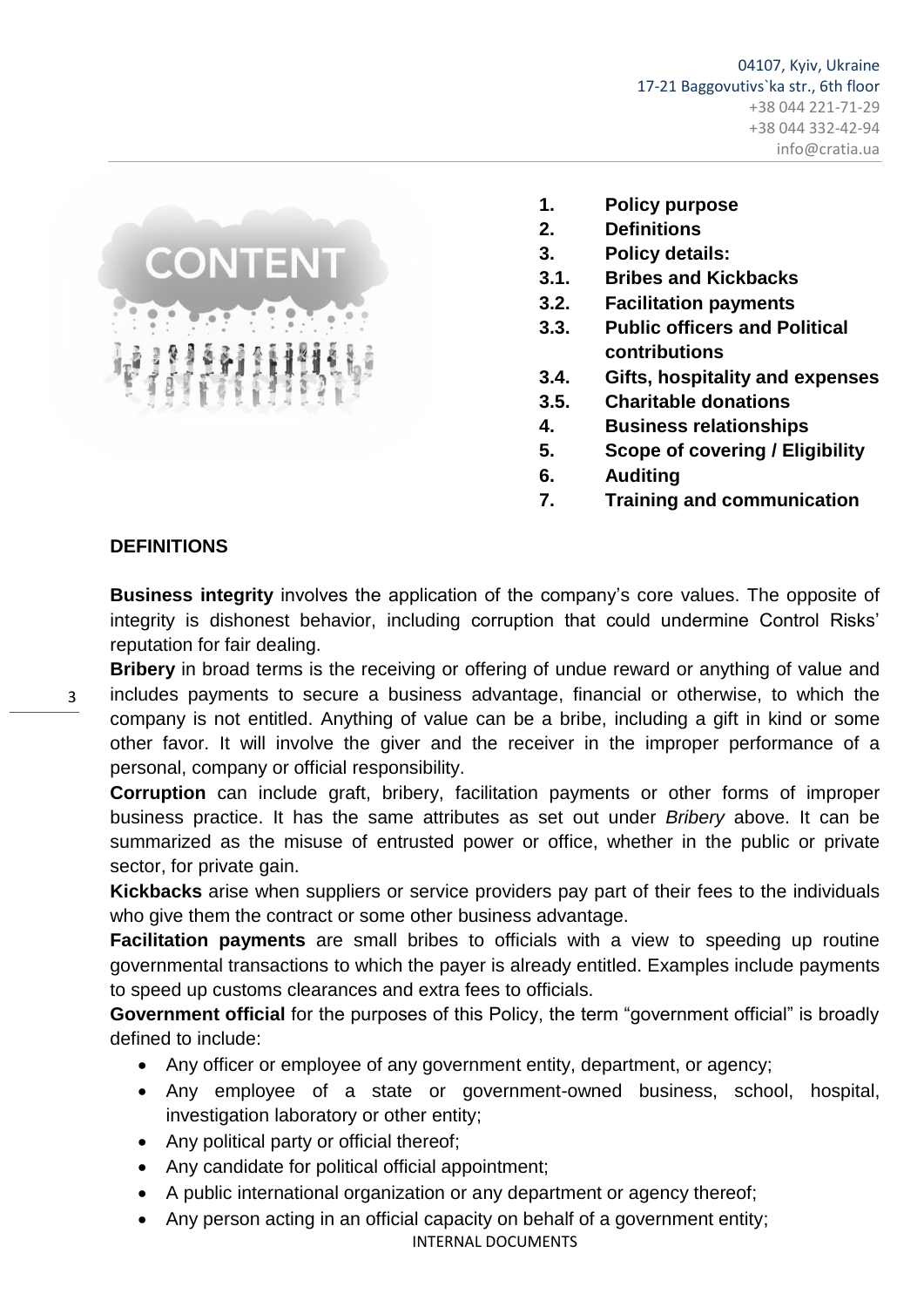# **POLICY DETAILS: BRIBES AND KICKBACKS**

Bribery is the offering, promising, giving, accepting or soliciting of an advantage as an inducement for action which is illegal or a breach of trust. A bribe is an inducement or reward offered, promised or provided in order to gain any commercial, contractual, regulatory or personal advantage.

The company does not take part in acts of corruption, or pay bribes or receive kickbacks either directly or indirectly. The company prohibits its employees from engaging in acts of corruption, and from paying bribes or kickbacks to, or accepting bribes or kickbacks from, public officials and private individuals such as the personnel of companies, which the company does business with. These principles apply globally to all public and private business transactions involving Cratia and its affiliated companies.

It is the responsibility of all employees who are involved at any time in engaging the services of external consultants, suppliers, consumers, customers or advisers to ensure that such individuals are made aware of the content of the company"s Anti-Bribery, Anti-Corruption & Improper advantages Corporate Policy at the outset of the relationship and on a regular basis thereafter.

# **FACILITATION PAYMENTS**

4

The company and its employees will not make facilitation payments even if such payments are local practice or a custom. The company accepts that refusal to make illicit payments may lead to commercial delays or expenses, for example, in the processing of government papers, and that there may be a commercial cost to the company attributable to this Policy.

The company recognizes that demands for facilitation payments are often backed by a form of extortion and that in exceptional circumstances resistance may not be feasible. An extreme example would be a demand for payment to secure an emergency admission into hospital. In such circumstances, the company accepts that staff will need to use their best judgment. Staff must report any incident where they feel forced to make a facilitation payment to their line manager or to CEO directly at the earliest opportunity.

# **PUBLIC OFFICERS AND POLITICAL CONTRIBUTIONS**

Bribing or corrupting a public official is a serious offence, which can carry severe penalties and can cause significant reputational damages. This policy provides hard-grained prohibition on gifts and hospitality. We do not make donations, whether in cash or kind, in support of any political parties or candidates, as this can be perceived as an attempt to gain an improper business advantage.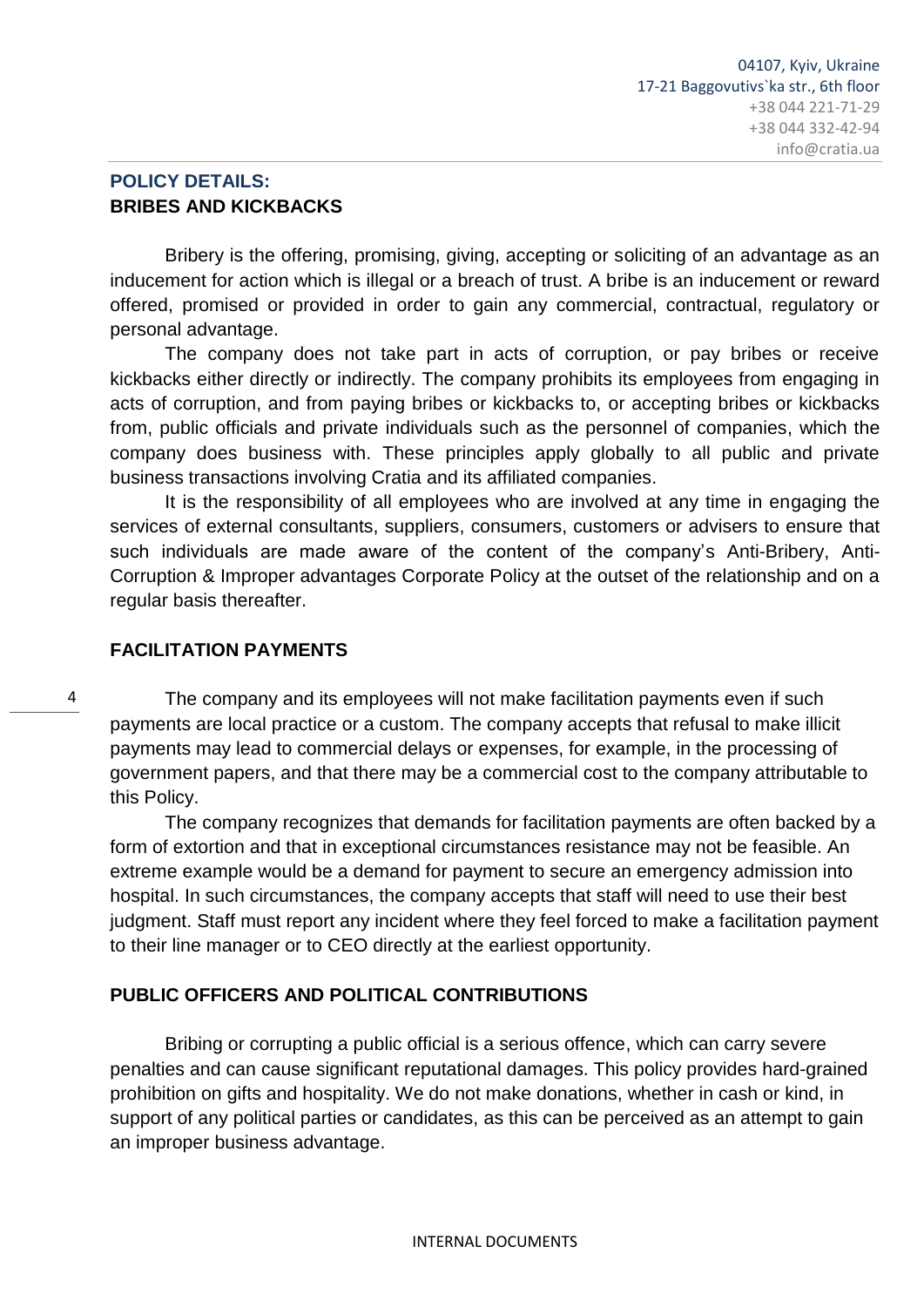#### **GIFTS, HOSPITALITY AND EXPENSES**

It is not always easy to identify whether providing gifts, meals and entertainment (or other hospitality) would be considered a corrupt act under Applicable Corruption Laws.

Under certain circumstances, it may be permissible under such laws to provide modest gifts or a meal or other entertainment as a social amenity. Generally, gifts, meals and entertainment are permissible, provided that:

 There is no expectation that the gift, meal, or entertainment is given in exchange for any return favor or business advantage (quid pro quo):

 The gift, meal, or entertainment is infrequent, reasonable, and proportionate in amount under the circumstances;

When deciding whether a gift is appropriate, employees also must take into account any past, pending or future business or administrative matters that are within the recipient"s realm of influence. The timing and context surrounding such gifting must be weighed in order to assess whether any particular gifting could objectively be perceived to be a bribe.

Company employees may not offer to, or accept from, third parties, gifts, hospitality, rewards, benefits or other incentives that could affect either party's impartiality influence a business decision or lead to the improper performance of an official duty. Similarly, they may not offer or accept any donations.

Company employees may offer and accept "reasonable" and "proportionate" gifts and entertainment, such as dinner, theatre parties or sporting events. In determining what is reasonable and proportionate, employees should consider the value of the gift or benefit as well as the frequency with which the same or similar gift or benefit is offered. In all cases they must ensure that the gift or benefit:

- is being given as an expression of goodwill and not in expectation of a return favor (a gift designed to secure a return favor could be seen as a bribe);
- is commensurate with generally accepted standards for hospitality taking into account the norms for the industry/professional sector and the territory (country customs) in which it is offered;
- is being provided openly and transparently, and is of a nature that will not cause the company embarrassment if publicly reported;
- complies with local laws and regulations, including the recipient's own rules (bearing in mind that government rules on offering and receiving gifts or benefit are often particularly tight);
- meets the value limits set by the company and has all required approvals. In cases of uncertainty, employees must seek advice from their line managers or CEO directly*.*

All the approvals before must be given in writing way, and records of gifts received, from whom and by whom, must be recorded in an office or function log established for such purposes. Spouses or partners may be included in an invitation to, for example, a sporting event or dinner, where this does not create or give the appearance of an inducement. The same approval limits apply in the case of joint invitations.

5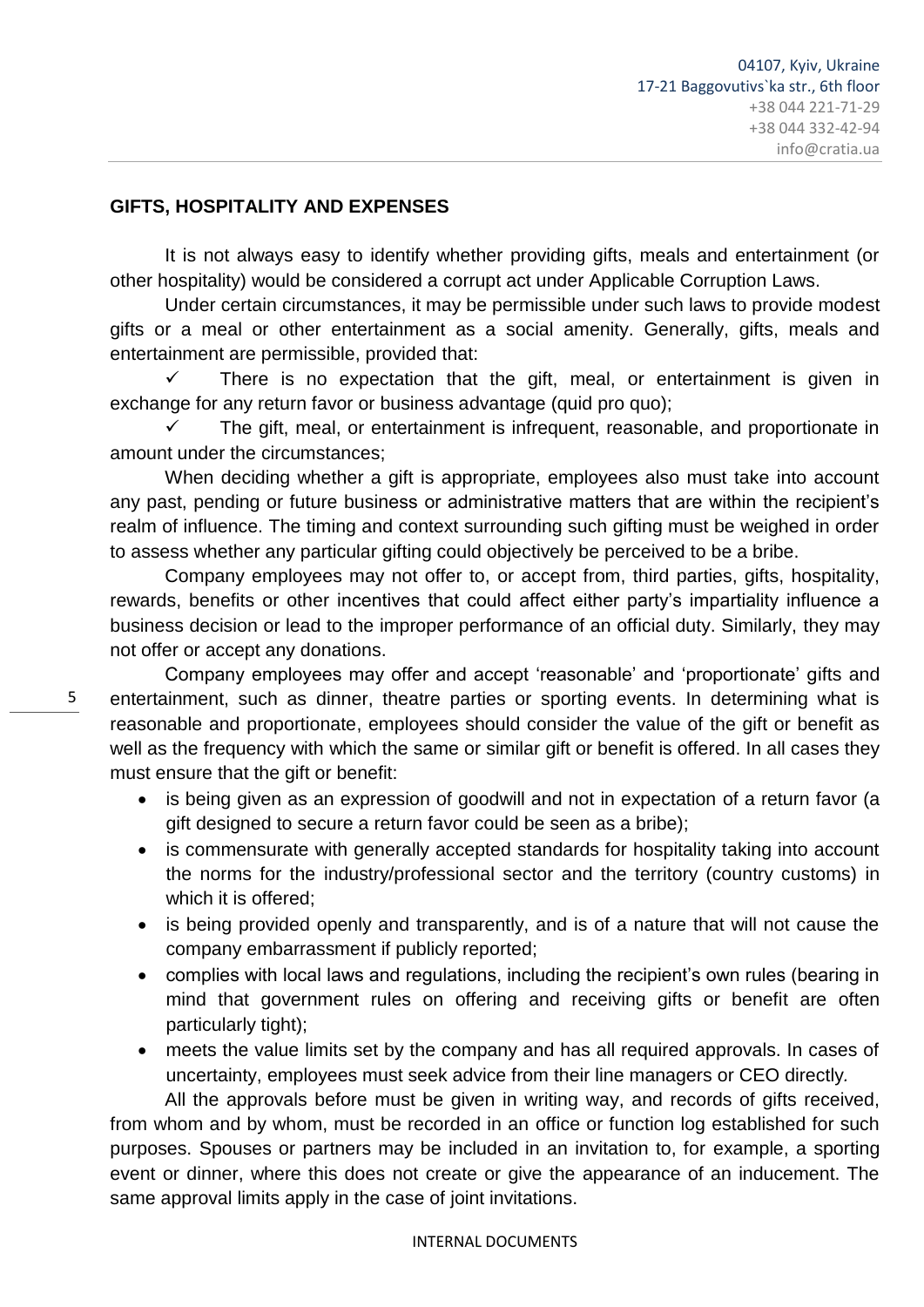#### **CHARITABLE DONATIONS**

Charitable support and donations are acceptable (and indeed are encouraged), whether of in-kind services, knowledge, time, or direct financial contributions. However, employees must be careful to ensure that charitable contributions are not used as a scheme to conceal bribery.

We only make charitable donations that are legal and ethical under local laws and practices. No donation must be offered or made without the prior approval of the company CEO.

All charitable contributions should be publicly disclosed.

As part of its corporate citizenship activities, the company may support local charities or provide sponsorship, for example, to sporting or cultural events. Any such sponsorship must be transparent and properly documented. The company will only provide donations to organizations that serve a legitimate public purpose, and which are themselves subject to high standards of transparency and accountability. Appropriate due diligence must be conducted on the proposed recipient charity and a full understanding obtained as to its bona fides.

#### **BUSINESS RELATIONSHIPS**

6

The company expects its business partners to approach issues of bribery and corruption in a manner that is consistent with the principles set out in this policy. This requirement applies to agents, subcontractors and joint venture partners. In cases where the company is unable to ensure these standards, it will reconsider the business relationship.

The company will communicate its Policy to its suppliers and contractors, and it will expect them to abide by the principles set out in the Policy when working on the company"s behalf. If those principles are breached, the company will reserve the right to terminate collaboration.

#### **SCOPE OF COVERING / ELIGIBILITY**

This Policy applies to all employees (whether permanent, fixed-term or temporary) and affiliated companies of the Cratia and its world-wide subsidiaries, including officers, directors, agents, appliers and subcontractors.

In this policy, third party means any individual or organization Cratia come into contact with during the course of its collaboration, and includes actual and potential clients, customers, suppliers, distributors, business contacts, advisers, and government and public bodies, including their advisors, representatives and officials, politicians and political parties. This policy applies to all individuals working at all levels and grades, including senior managers, officers, consultants, trainees, seconded staff, homeworkers, casual workers and agency staff, volunteers, interns, agents, sponsors, or any other person associated with Cratia, or any of its subsidiaries.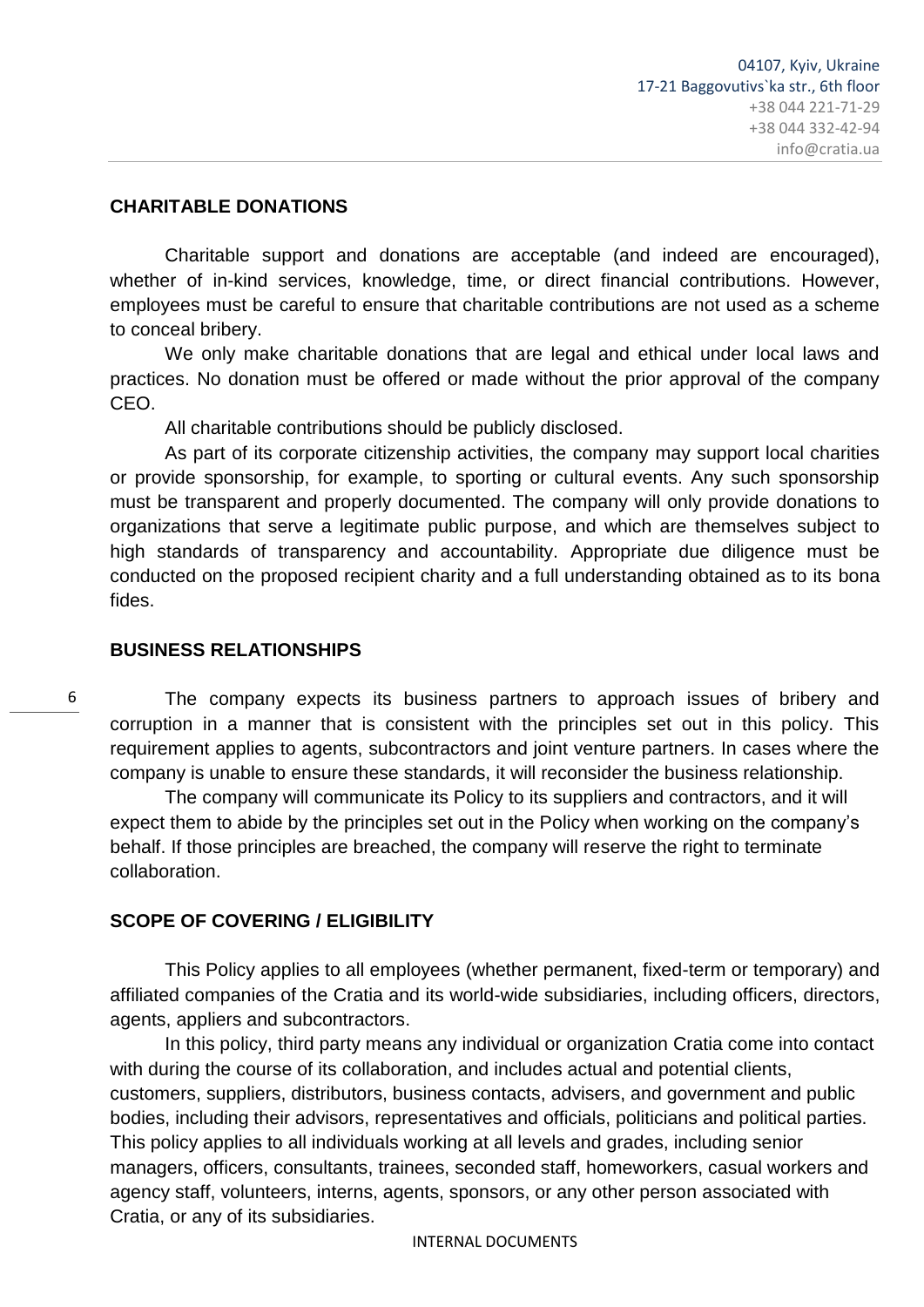Any employee who violates the terms of this Policy will be subject to disciplinary action. Any employee who has direct knowledge of potential violations of this Policy but fails to report such potential violations to Company management will be subject to disciplinary action. Any employee who misleads or hinders investigators inquiring into potential violations of this Policy will be subject to disciplinary action. In all cases, disciplinary action may include termination of employment. Any third party agent who violates the terms of this Policy, who knows of and fails to report to Cratia management potential violations of this Policy, or who misleads investigators making inquiries into potential violations of this Policy, may have their contracts re-evaluated or terminated. Basis on the monthly results of the implementation plan, the company`s head office (at its discretion) may encourage and motivate its staff giving an awards, which have no any similarity with bribes.

#### **AUDITING**

7

Company personnel will conduct periodic audits of relevant company operating units to help ensure the Company's continued compliance with applicable corruption Laws and this Policy. If you observe conduct that may violate this Policy, contact Company legal counsel or CEO directly or the phone numbers found on the website. Suspected violations will be reviewed and investigated as appropriate and may lead to disciplinary action. Any such reporting shall be treated as confidential to the extent permitted by law. The Cratia Company prohibits retaliation for good faith reports of suspected misconduct.

# **TRAINING AND COMMUNICATION**

Training on this policy forms part of the induction process for all new employees. All existing employees will receive regular, relevant training on how to implement and adhere to this policy. Our zero-tolerance approach to bribery and corruption must be communicated to all suppliers, contractors and business partners at the outset of our business relationship with them and as appropriate thereafter.

All the Company employees must to:

 accurately record all transactions, even when the transaction might violate domestic or foreign laws or regulations;

 never agree to requests for false invoices or for payment of expenses that are unusual, excessive, inadequately described, or otherwise raise questions under these guidelines;

 never make any payments to anonymous accounts that are in the name of neither the payee nor an entity known to be controlled by the payee.

The Company Secretary will monitor the effectiveness and review the implementation of this policy, regularly considering its suitability, adequacy and effectiveness. Any improvements identified will be made as soon as possible. Internal control systems and procedures will be subject to regular audits to provide assurance that they are effective in countering bribery and corruption.

INTERNAL DOCUMENTS